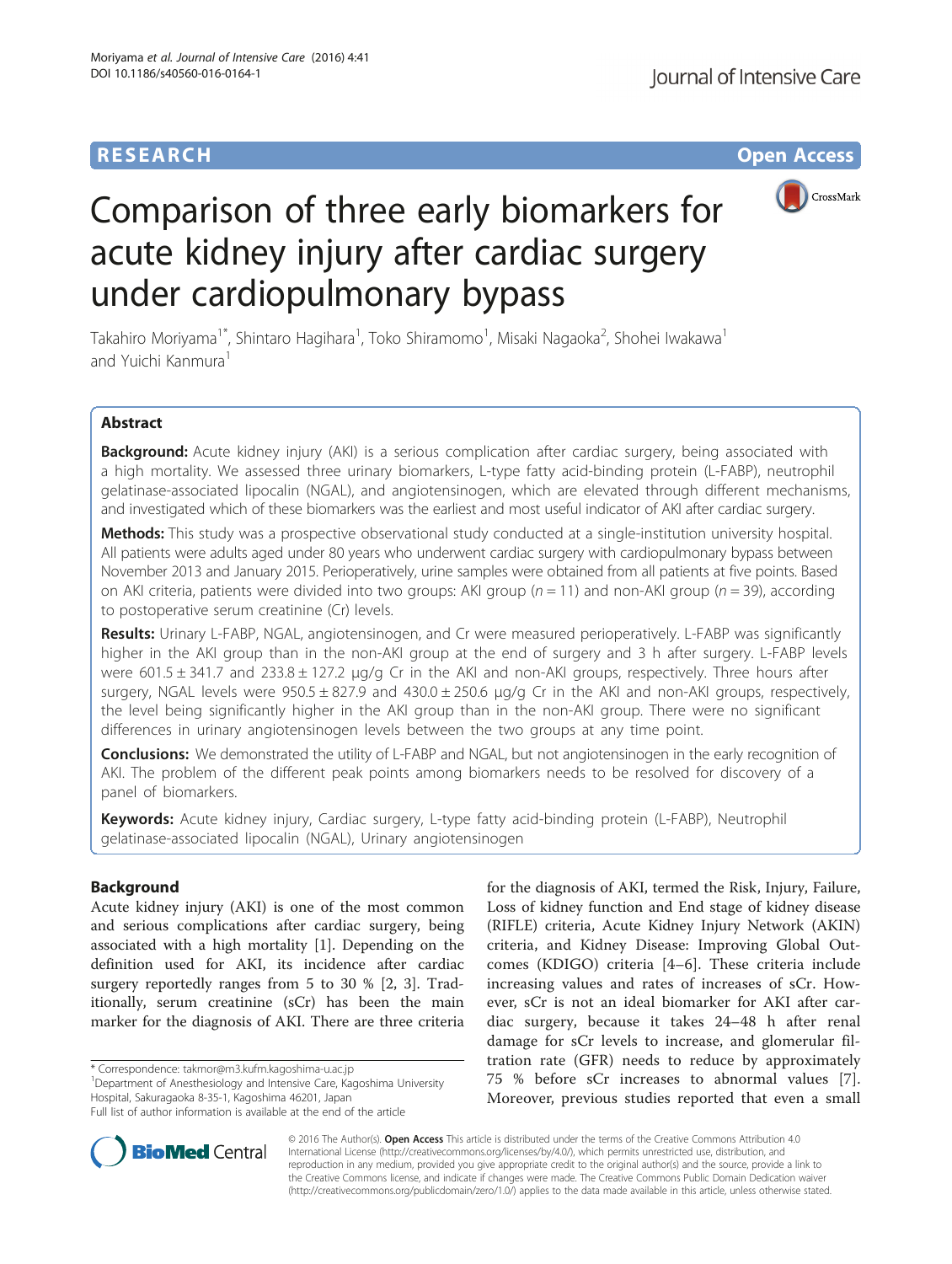increase in sCr (0 to 0.5 mg/dl) is associated with increasing mortality [[3\]](#page-5-0). sCr also has limited sensitivity and specificity because of several factors such as age, sex, muscle mass, hypertension, and metabolism that can affect its value [[8\]](#page-5-0). Further, renal function can be significantly impaired to an extent that requires renal replacement therapy despite normal sCr levels [\[9](#page-5-0)]. A previous study reported that sCr might underestimate the degree of renal failure, especially in elderly patients [[10\]](#page-5-0). Therefore, the importance of earlier and more sensitive biomarkers for the diagnosis of AKI has been recently suggested.

Many urinary and plasma biomarkers for the detection of AKI have been investigated. AKI induced by different mechanisms, such as inflammation, reactive oxygen stress, and intrarenal renin-angiotensin systems, leads to secretion of various biomarkers into urine. In the present study, we assessed three urinary biomarkers, L-type fatty acid-binding protein (L-FABP), neutrophil gelatinase-associated lipocalin (NGAL), and urinary angiotensinogen, whose urinary concentrations are elevated through the different mechanisms. The purpose of this study was to investigate which of these biomarkers is the earliest and most useful indicator of AKI after cardiac surgery under cardiopulmonary bypass (CPB).

#### Methods

#### Study design and patient population

This prospective observational study was approved by the Ethics Committee of Kagoshima University Hospital and registered with the UMIN Clinical Trials Registry (UMIN 000012312) on November 18, 2013. The present study was conducted in accordance with the principles of the Declaration of Helsinki, and prior written informed consent was obtained from each patient. Fifty patients undergoing cardiac surgery under CPB were enrolled between November 2013 and January 2015. The exclusion criteria for participants in this study were emergency operation, low left ventricular function (ejection fraction <40 %), elderly age (more than 80 years), and preoperative renal dysfunction (sCr level >1.3 mg/dl), all of which might directly increase the risk of occurrence of postoperative AKI.

#### General management

Patients were prepared according to the standard preoperative procedures after overnight fasting. Anesthesia was induced by injecting 0.08 mg/kg midazolam, 5 μg/kg fentanyl, and 0.6 mg/kg rocuronium bromide intravenously. Propofol was infused at the rate of 4–10 mg/kg/min to maintain bispectral index (BIS; Aspect Medical Systems, Norwood, MA, USA) within the range of 40–60. Remifentanil was also administered as an infusion, the dose being maintained in the range of 0.1–0.5 μg/kg/min depending on surgical invasiveness. After the induction of anesthesia, the lungs were ventilated to normocapnia and red blood cells were transfused to maintain a hematocrit of 25 % or more.

## **Measurements**

Urine samples were obtained at five points (before surgery (baseline), before and after CPB, at the end of surgery, and 3 h after surgery). A 5-ml urine sample was collected at each point and stored at −80 °C for later measurements of urinary NGAL, L-FABP, angiotensinogen, and creatinine. Moreover, sCr was measured preoperatively and on postoperative days 1, 2, and 3. Urinary L-FABP, NGAL, and angiotensinogen levels were determined using specific ELISA kits (CMIC Co. Ltd, Tokyo, Bioporto Diagnostics, Hellerup, Denmark, Japan, and IBL, Gunma, Japan, respectively) and were adjusted for urinary creatinine concentrations.

#### Definition of AKI

In the present study, we adopted KDIGO criteria to define AKI, according to which AKI after cardiac surgery is defined as an increase in sCr of  $\geq 0.3$  mg/dl or a percentage increase of  $\geq 50$  % for 48 h after surgery [\[6](#page-5-0)]. Based on the KDIGO criteria, patients were divided into two groups: AKI group ( $n = 11$ ) and non-AKI group ( $n = 39$ ).

#### Statistical analysis

Data of patient characteristics and clinical outcomes are expressed as mean ± standard deviations (SD). Patient background and outcome variables between the two groups were compared using Fisher's exact probability test or unpaired Student's t tests using GraphPad Prism version 5. Data of AKI biomarkers are expressed as median ± interquartile range (IQR) and were analyzed with the Wilcoxon test. The performance of urinary biomarkers was determined using receiver operating characteristic (ROC) curve analysis. We considered  $P < 0.05$ to be statistically significant.

#### Results

A total of 50 patients were divided into two groups based on the KDIGO criteria, with 11 subjects in the AKI group and 39 in the non-AKI group. The patients' basic and clinical characteristics indicated no significant differences between the two groups, as seen in Table [1](#page-2-0). Although there were no differences in sCr concentrations before surgery, sCr was higher in the AKI group than in the non-AKI group at 2 and 3 days after surgery (Table [2](#page-2-0)). Our results indicated a significantly greater need for renal replacement therapy and longer ICU stay in patients in the AKI group as compared to those in the non-AKI group (Table [3\)](#page-2-0).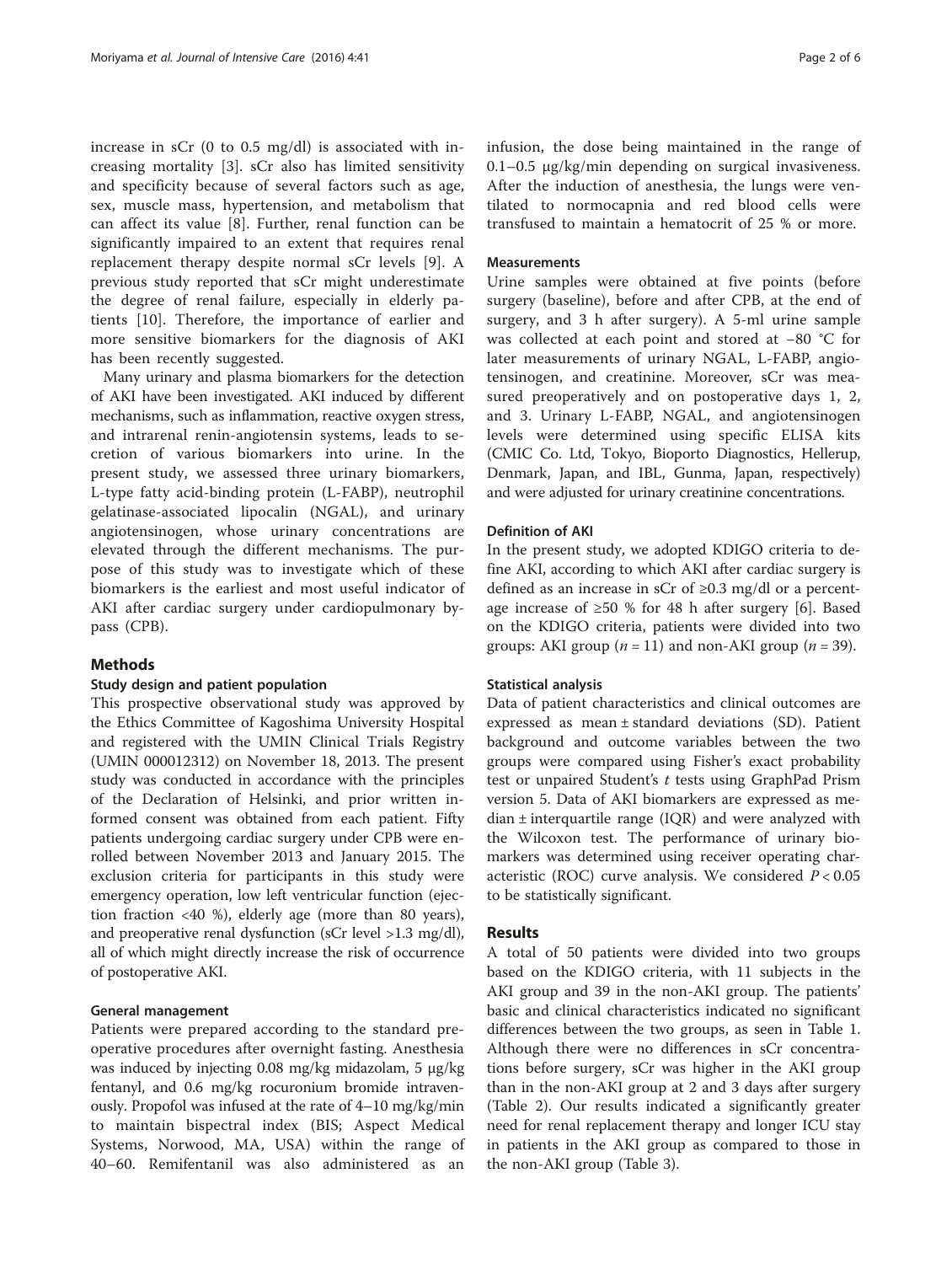#### <span id="page-2-0"></span>Table 1 Patient characteristics

|                                    | non-AKI group    | AKI group        |  |
|------------------------------------|------------------|------------------|--|
|                                    | $(n = 11)$       | $(n = 39)$       |  |
| Age (years)                        | $65.2 \pm 11.5$  | $63.8 \pm 13.1$  |  |
| Sex (male/female)                  | 4/7              | 16/23            |  |
| Body weight (kg)                   | $57.5 \pm 13.6$  | $55.1 \pm 14.3$  |  |
| Diagnosis                          |                  |                  |  |
| Coronary artery disease            | $\mathcal{P}$    | 14               |  |
| Valvular disease                   | 6                | 20               |  |
| Ascending aortic aneurysm          | 3                | 5                |  |
| Operating time (min)               | $384.1 \pm 67.4$ | $361.9 \pm 69.1$ |  |
| ACC time (min)                     | $128.1 \pm 51.4$ | $119.1 \pm 57.4$ |  |
| CPB time (min)                     | $162.7 \pm 56.9$ | $157.8 \pm 52.5$ |  |
| Intraoprerative urine output (ml)  | $936 \pm 168.6$  | $1053 \pm 108.6$ |  |
| Intraoperative fluid balance (min) | $1978 \pm 335.3$ | $2185 \pm 196.1$ |  |

There were no significant differences between the two groups

ACC aortic closs-clamp, CPB cardio pulmonary bypass

Urinary L-FABP, NGAL, and angiotensinogen were measured at five time points perioperatively. Each marker increased significantly after CPB compared to baseline levels (before surgery). L-FABP was significantly higher in the AKI group than in the non-AKI group at the end of surgery and 3 h after surgery. L-FABP levels were  $601.5 \pm 341.7$  and  $233.8 \pm 127.2$   $\mu$ g/g Cr in the AKI and non-AKI groups, respectively, at the end of surgery (Fig. 1). Three hours after surgery, NGAL levels were  $950.5 \pm 827.9$  and  $430.0 \pm 250.6$   $\mu$ g/g Cr in the AKI and non-AKI groups, respectively, the level being significantly higher in the AKI group than in the non-AKI group for the first time at this point (Fig. [2](#page-3-0)). In both groups, urinary angiotensinogen levels were the highest at the end of surgery, being  $945.3 \pm 522.7$  and  $831.0 \pm 10$ 419.4 μg/g Cr in the AKI and non-AKI groups, respectively. There were no significant differences in urinary angiotensinogen levels between the two groups at any time point (Fig. [3\)](#page-3-0).

| Table 2 Pre- and postoperative serum creatinine (sCr) levels |  |  |  |
|--------------------------------------------------------------|--|--|--|
|--------------------------------------------------------------|--|--|--|

| sCr (mg/dl)   | AKI group       | non-AKI group   | $P$ value |
|---------------|-----------------|-----------------|-----------|
|               | $(n=11)$        | $(n = 39)$      |           |
| Preoperative  | $0.72 + 0.14$   | $0.68 \pm 0.15$ | 0.531     |
| Postoperative |                 |                 |           |
| 1 day         | $0.83 + 0.11$   | $0.69 + 0.16$   | < 0.05    |
| Postoperative |                 |                 |           |
| 2 days        | $1.04 + 0.15$   | $0.78 + 0.19$   | < 0.01    |
| Postoperative |                 |                 |           |
| 3 days        | $1.05 \pm 0.12$ | $0.77 + 0.18$   | < 0.01    |

|                  | AKI group      | non-AKI group | $P$ value |
|------------------|----------------|---------------|-----------|
|                  | $(n = 11)$     | $(n = 39)$    |           |
| AKI severity (n) |                |               |           |
| Stage 1          | 6              | 0             |           |
| Stage 2          | 3              | 0             |           |
| Stage 3          | $\mathfrak{D}$ | 0             |           |
| Need for RRT (n) | 3              | 0             | < 0.01    |
| ICU stay (day)   | $8.2 + 3.5$    | $3.7 + 2.4$   | < 0.01    |
| ICU death $(n)$  | 1              | 0             | 0.057     |

RRT renal replacement therapy, ICU intensive care unit

## ROC analysis of urinary L-FABP and NGAL for prediction of AKI

ROC analysis of L-FABP for the prediction of AKI is shown in Fig. [4a,](#page-4-0) while Fig. [4b](#page-4-0) shows ROC analysis of NGAL. These results between the AKI and non-AKI group were analyzed at the most significantly different time points, which were at the end of surgery for L-FABP levels and 3 h after surgery for NGAL levels. The area under the curve (AUC) of NGAL was more than that of L-FABP, although both NGAL and L-FABP were found to be significantly positive predictive markers of AKI. In addition, the cutoff values of L-FABP at the end of surgery and NGAL at 3 h after surgery for diagnosing AKI, as analyzed from ROC curves, were 357.5 and 670.5 μg/g Cr, respectively.



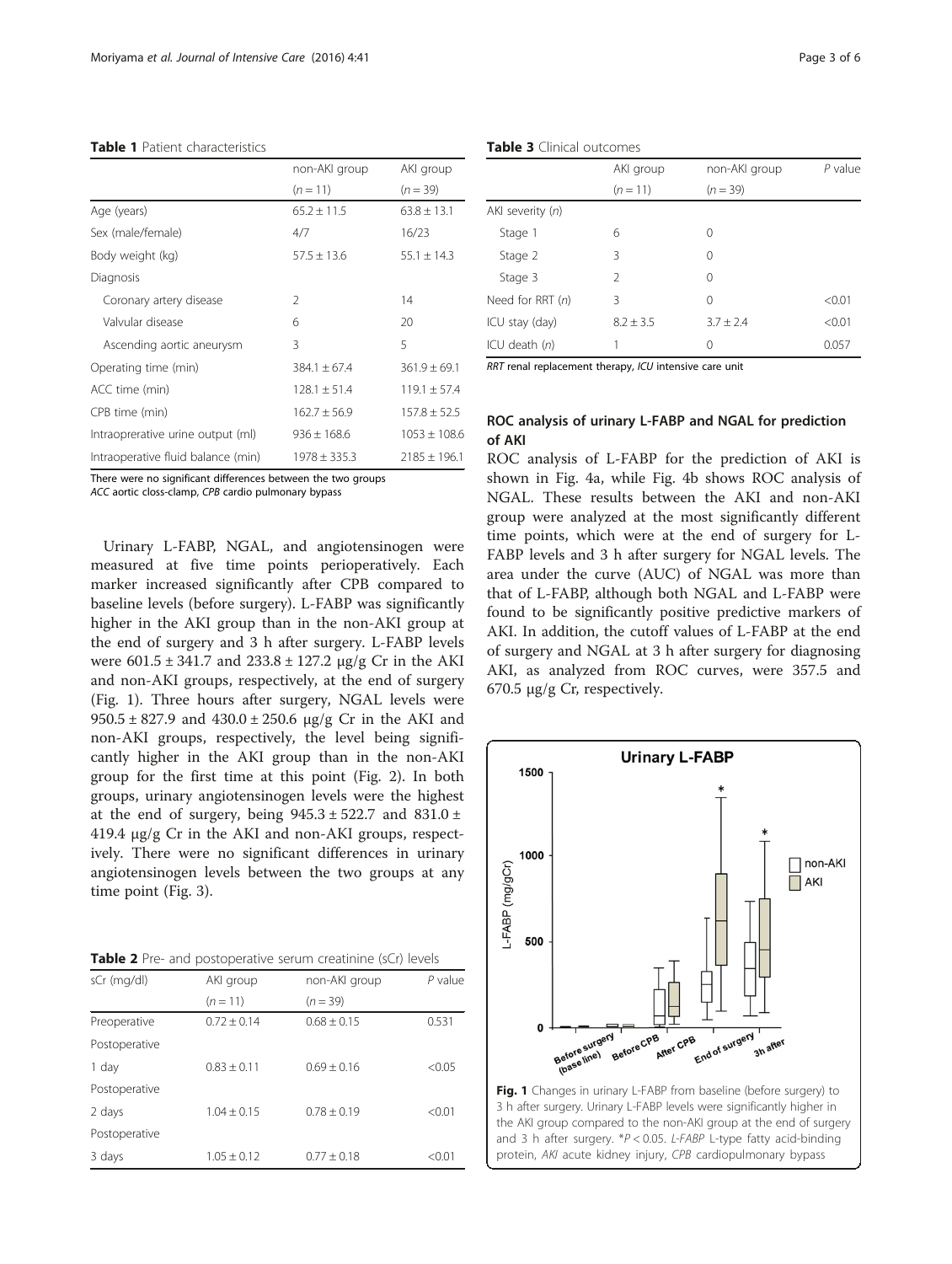<span id="page-3-0"></span>

# **Discussion**

## Key results

In the present study, of the three biomarkers assessed, L-FABP increased most rapidly in the AKI as compared to the non-AKI group. Moreover, there were significant differences between the AKI and non-AKI group in the levels of L-FABP and NGAL. NGAL was a more efficient



marker for prediction of the incidence of AKI, because the AUC-ROC of NGAL 3 h after surgery was higher than that of L-FABP at the end of surgery.

## Issues with sCr and the need for new biomarkers for the diagnosis of AKI

sCr has been identified as the main index of kidney injury, and the diagnosis of AKI is mainly based on sCr concentrations in the RIFLE, AKIN, and KDIGO criteria [[4](#page-5-0)–[6\]](#page-5-0). Recently, several research groups reported that small increments in sCr after cardiac surgery, which was not adopted as a diagnostic criterion for AKI, were significantly associated with the progression of postoperative AKI and mortality [[3, 11](#page-5-0)–[14](#page-5-0)]. The underlying mechanism by which a minimal increase in sCr can indicate worsening progression after surgery is not clear. Further, hemodilution and hydration may lead to falsely low sCr measurements, which in turn can confound the diagnosis of AKI after cardiac surgery. This low accuracy of sCr measurements, in addition to the delay in the increase in sCr after cardiac surgery, is another drawback of using sCr as a marker of AKI. With the early detection of AKI, clinical interventions, such as maintaining adequate renal blood flow and blood pressure, and avoiding the development of hypovolemia, anemia, and unnecessary blood transfusion, can be undertaken, which might contribute to reducing the severity of the renal damage.

Therefore, a rapid and efficient biomarker is much needed for the early diagnosis of postoperative AKI. Until now, there was no ideal and complete biomarker, although numerous biomarkers have been previously investigated.

## Urinary L-FABP, NGAL, and angiotensinogen

In the present study, we investigated three urinary biomarkers, L-FABP, NGAL, and angiotensinogen, which are produced and secreted into urine via different mechanisms. L-FABP is a 14-kDa fatty acid-binding protein and is a biomarker that is secreted in urine as a result of reactive oxygen stress. The usefulness of L-FABP as a biomarker in the early detection of AKI after cardiac surgery has been previously reported [\[15](#page-5-0), [16](#page-5-0)]. NGAL is a 25-kDa protein belonging to the lipocalin superfamily, which is secreted by neutrophils and renal tubular cells [[17\]](#page-5-0). Urinary NGAL has also been recognized as an early biomarker of AKI after cardiac surgery [\[18](#page-5-0), [19](#page-5-0)]. In the present study, although both urinary NGAL and L-FABP concentrations increased immediately after CPB in both the AKI and non-AKI groups, the levels of urinary L-FABP and NGAL peaked at the end of surgery and 3 h after surgery, respectively. At these time points, the cutoff values of L-FABP and NGAL for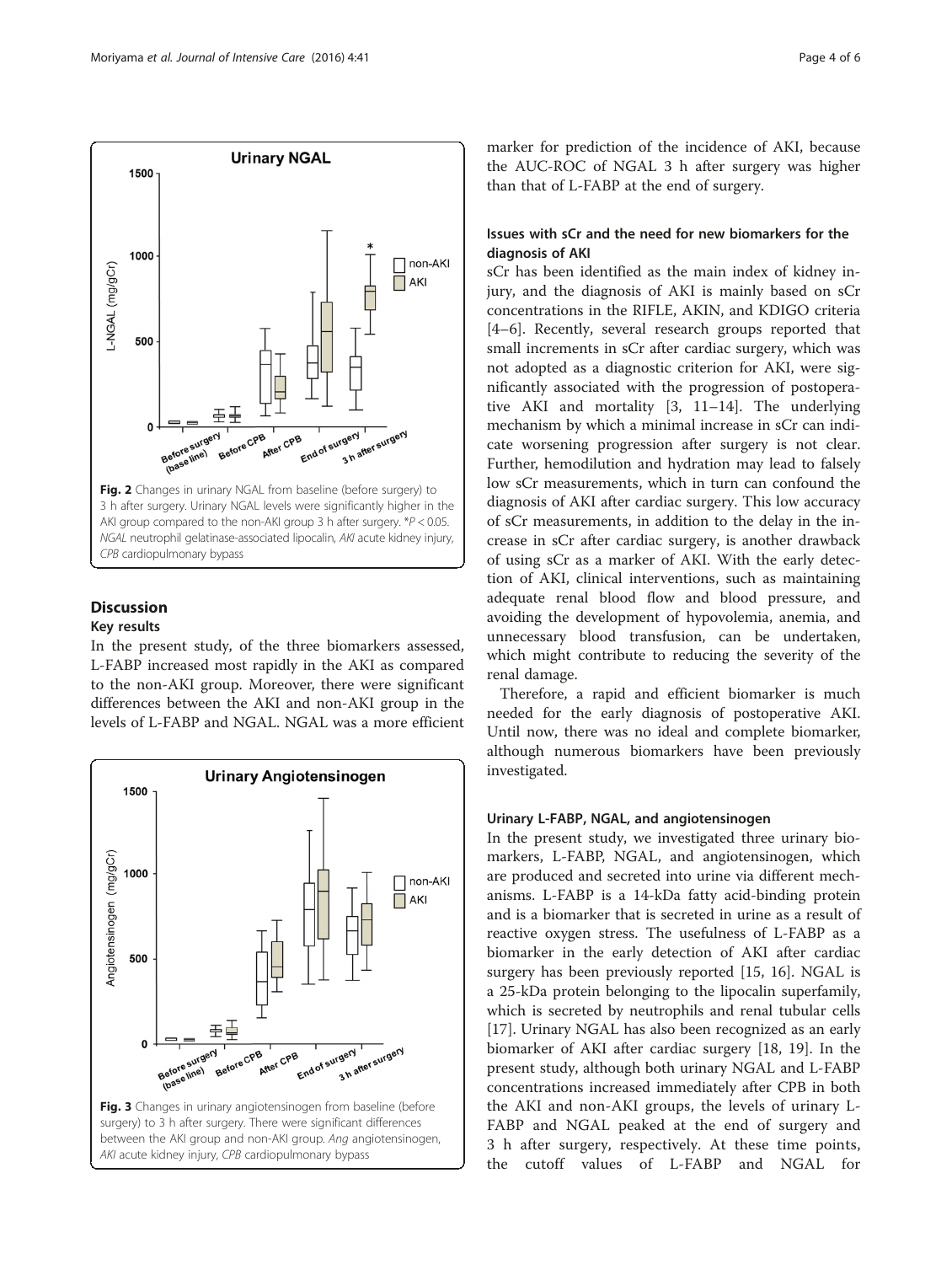<span id="page-4-0"></span>

diagnosing AKI, as analyzed from ROC curves, were 357.5 and 670.5 μg/g Cr, respectively.

There is a difference between the mechanisms of increase in urinary NGAL and L-FABP after CPB. Oxidative stress via renal tissue hypoxia up-regulates L-FABP expression and increases the secretion of L-FABP into urine from damaged proximal tubules [\[20](#page-5-0)]. In contrast, inflammation induced by various stresses increases serum NGAL, while impaired renal absorption increases urinary NGAL excretion [[21\]](#page-5-0). Therefore, the increase in urinary NGAL levels takes a longer time as compared with urinary L-FABP levels [\[22](#page-5-0)]. On the other hand, urinary angiotensinogen levels were not significantly different between the two groups at all time points. Recently, the existence of independent renin-angiotensinaldosterone systems (RAAS) in several organs and tissues has been reported. All components of the renal RAAS are produced in the kidney, being completely independent of the systemic RAAS, and contribute to the progression of both acute and chronic kidney diseases [[23\]](#page-5-0). Moreover, urinary angiotensinogen has been identified as an index of the activity of the renal RAAS [\[24](#page-5-0)], and a previous study showed that elevated urinary angiotensinogen was associated with adverse outcomes after cardiac surgery in patients with AKI [\[25](#page-5-0)]. Therefore, urinary angiotensinogen has been suggested to have utility as a prognostic biomarker of AKI after cardiac surgery, similar to other previous biomarkers, including L-FABP and NGAL. Indeed, urinary angiotensinogen levels were significantly increased in both the AKI and non-AKI groups after CPB, as compared to baseline (before the surgery). Although the intrarenal RAAS is activated by CPB, the efficacy of urinary angiotensinogen as a biomarker might not be significant, because the activated intrarenal RAAS is merely one of many factors causing AKI after cardiac surgery. Although the usefulness of several biomarkers for detecting AKI have been

previously reported [[16, 26\]](#page-5-0), in this study, we focused on comparisons between three biomarkers at the same time courses that are produced via different mechanisms. The present results, which confirm the increase in L-FABP and NGAL levels with AKI, suggest that one of the major mechanisms causing AKI after cardiopulmonary bypass might be an increase in reactive oxygen stress, followed by activation of an intrarenal inflammatory reaction.

#### Limitations

The present study was conducted at a single institution, and data analysis was not blinded although surgery and anesthesia proceeded normally in all cases. Urinary angiotensinogen concentrations had a wider range as compared to L-FABP and NGAL, suggesting that the sample size might have been too small to assess the utility of these biomarkers for the detection of AKI. A panel of biomarkers would, thus, seem to be more useful for the early detection of AKI [\[27](#page-5-0)], although we could not demonstrate the advantage of assessing both L-FABP and NGAL, because the time points at which each of these biomarkers peaked were different. This might also be a limitation of our study.

## Conclusions

We investigated the efficacy of three biomarkers of AKI and demonstrated the utility of L-FABP and NGAL, but not angiotensinogen. All three biomarkers increased after CPB, although they peaked at different time points during the observation period. Hence, although evaluating a panel of biomarkers would probably help overcome the delay in the diagnosis of AKI after cardiac surgery, the problem of the different peak points among biomarkers needs to be resolved for discovery of a panel of biomarkers.